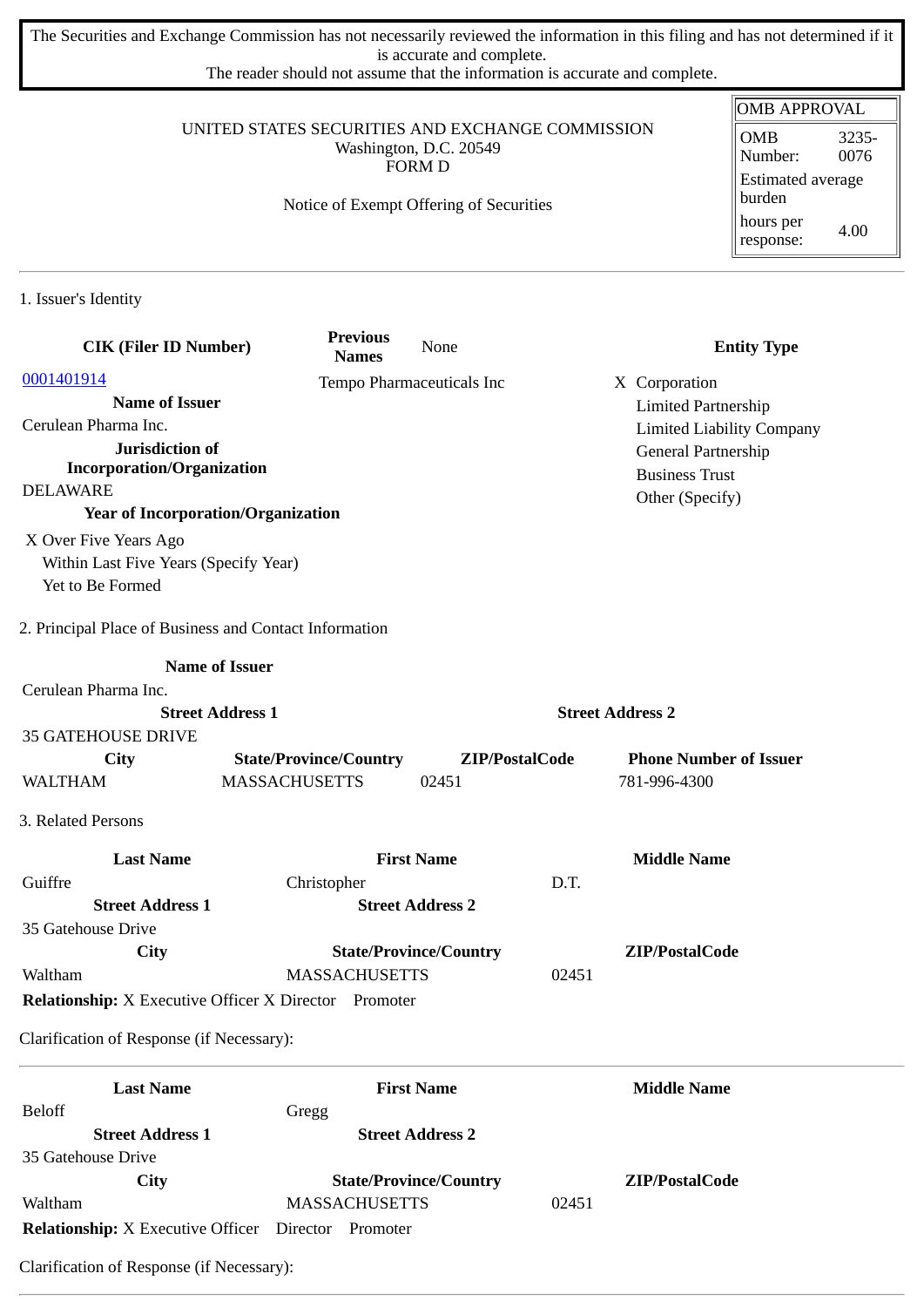| <b>Last Name</b>                                             | <b>First Name</b>                                     | <b>Middle Name</b>      |
|--------------------------------------------------------------|-------------------------------------------------------|-------------------------|
| Senderowicz                                                  | Adrian                                                |                         |
| <b>Street Address 1</b>                                      | <b>Street Address 2</b>                               |                         |
| 35 Gatehouse Drive                                           |                                                       |                         |
| <b>City</b><br>Waltham                                       | <b>State/Province/Country</b><br><b>MASSACHUSETTS</b> | ZIP/PostalCode<br>02451 |
|                                                              |                                                       |                         |
| <b>Relationship:</b> X Executive Officer  Director  Promoter |                                                       |                         |
| Clarification of Response (if Necessary):                    |                                                       |                         |
| <b>Last Name</b>                                             | <b>First Name</b>                                     | <b>Middle Name</b>      |
| Carvajal                                                     | Alejandra                                             | V.                      |
| <b>Street Address 1</b>                                      | <b>Street Address 2</b>                               |                         |
| 35 Gatehouse Drive                                           |                                                       |                         |
| <b>City</b>                                                  | <b>State/Province/Country</b>                         | ZIP/PostalCode          |
| Waltham                                                      | <b>MASSACHUSETTS</b>                                  | 02451                   |
| <b>Relationship:</b> X Executive Officer                     | Director Promoter                                     |                         |
| Clarification of Response (if Necessary):                    |                                                       |                         |
| <b>Last Name</b>                                             | <b>First Name</b>                                     | <b>Middle Name</b>      |
| Rastetter                                                    | William                                               | H.                      |
| <b>Street Address 1</b>                                      | <b>Street Address 2</b>                               |                         |
| 35 Gatehouse Drive                                           |                                                       |                         |
| City                                                         | <b>State/Province/Country</b>                         | ZIP/PostalCode          |
| Waltham                                                      | <b>MASSACHUSETTS</b>                                  | 02451                   |
| Relationship: Executive Officer X Director Promoter          |                                                       |                         |
| Clarification of Response (if Necessary):                    |                                                       |                         |
| <b>Last Name</b>                                             | <b>First Name</b>                                     | <b>Middle Name</b>      |
| Arbuckle                                                     | <b>Stuart</b>                                         | A.                      |
| <b>Street Address 1</b>                                      | <b>Street Address 2</b>                               |                         |
| 35 Gatehouse Drive                                           |                                                       |                         |
| City                                                         | <b>State/Province/Country</b>                         | ZIP/PostalCode          |
| Waltham                                                      | <b>MASSACHUSETTS</b>                                  | 02451                   |
| Relationship: Executive Officer X Director Promoter          |                                                       |                         |
| Clarification of Response (if Necessary):                    |                                                       |                         |
| <b>Last Name</b>                                             | <b>First Name</b>                                     | <b>Middle Name</b>      |
| Crane                                                        | Alan                                                  | L.                      |
| <b>Street Address 1</b>                                      | <b>Street Address 2</b>                               |                         |
| 35 Gatehouse Drive                                           |                                                       |                         |
| <b>City</b>                                                  | <b>State/Province/Country</b>                         | ZIP/PostalCode          |
| Waltham                                                      | <b>MASSACHUSETTS</b>                                  | 02451                   |
| <b>Relationship:</b> Executive Officer X Director Promoter   |                                                       |                         |
| Clarification of Response (if Necessary):                    |                                                       |                         |
| <b>Last Name</b>                                             | <b>First Name</b>                                     | <b>Middle Name</b>      |
| Friedman                                                     | Paul                                                  | A.                      |
| <b>Street Address 1</b>                                      | <b>Street Address 2</b>                               |                         |
| 35 Gatehouse Drive                                           |                                                       |                         |
| <b>City</b>                                                  | <b>State/Province/Country</b>                         | ZIP/PostalCode          |
| Waltham                                                      | <b>MASSACHUSETTS</b>                                  | 02451                   |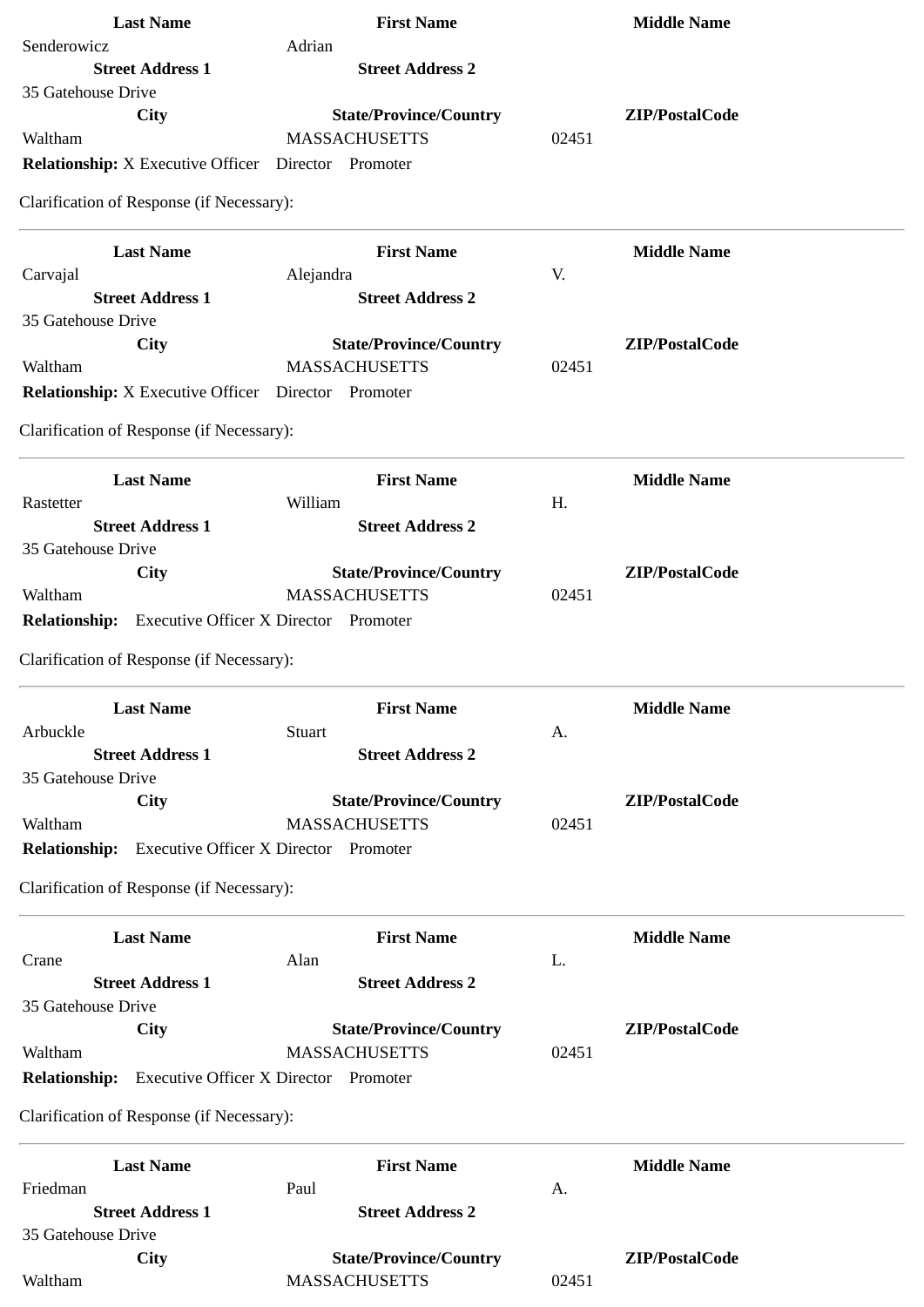# **Relationship:** Executive Officer X Director Promoter

Clarification of Response (if Necessary):

|                      | <b>Last Name</b>                          | <b>First Name</b>                                   |       | <b>Middle Name</b> |
|----------------------|-------------------------------------------|-----------------------------------------------------|-------|--------------------|
| Kelley               |                                           | Susan                                               | L.    |                    |
|                      | <b>Street Address 1</b>                   | <b>Street Address 2</b>                             |       |                    |
| 35 Gatehouse Drive   |                                           |                                                     |       |                    |
|                      | City                                      | <b>State/Province/Country</b>                       |       | ZIP/PostalCode     |
| Waltham              |                                           | <b>MASSACHUSETTS</b>                                | 02451 |                    |
|                      |                                           | Relationship: Executive Officer X Director Promoter |       |                    |
|                      | Clarification of Response (if Necessary): |                                                     |       |                    |
|                      | <b>Last Name</b>                          | <b>First Name</b>                                   |       | <b>Middle Name</b> |
| McKee                |                                           | William                                             | T.    |                    |
|                      | <b>Street Address 1</b>                   | <b>Street Address 2</b>                             |       |                    |
| 35 Gatehouse Drive   |                                           |                                                     |       |                    |
|                      | <b>City</b>                               | <b>State/Province/Country</b>                       |       | ZIP/PostalCode     |
| Waltham              |                                           | <b>MASSACHUSETTS</b>                                | 02451 |                    |
|                      |                                           | Relationship: Executive Officer X Director Promoter |       |                    |
|                      | Clarification of Response (if Necessary): |                                                     |       |                    |
|                      | <b>Last Name</b>                          | <b>First Name</b>                                   |       | <b>Middle Name</b> |
| Parkinson            |                                           | David                                               | R.    |                    |
|                      | <b>Street Address 1</b>                   | <b>Street Address 2</b>                             |       |                    |
| 35 Gatehouse Drive   |                                           |                                                     |       |                    |
|                      | City                                      | <b>State/Province/Country</b>                       |       | ZIP/PostalCode     |
| Waltham              |                                           | <b>MASSACHUSETTS</b>                                | 02451 |                    |
|                      |                                           | Relationship: Executive Officer X Director Promoter |       |                    |
|                      | Clarification of Response (if Necessary): |                                                     |       |                    |
|                      | <b>Last Name</b>                          | <b>First Name</b>                                   |       | <b>Middle Name</b> |
| Walt                 |                                           | David                                               | R.    |                    |
|                      | <b>Street Address 1</b>                   | <b>Street Address 2</b>                             |       |                    |
|                      |                                           |                                                     |       |                    |
| 35 Gatehouse Drive   | City                                      | <b>State/Province/Country</b>                       |       | ZIP/PostalCode     |
|                      |                                           |                                                     |       |                    |
| Waltham              |                                           | <b>MASSACHUSETTS</b>                                | 02451 |                    |
| <b>Relationship:</b> |                                           | <b>Executive Officer X Director Promoter</b>        |       |                    |

# 4. Industry Group

| Agriculture                  | Health Care            | Retailing           |
|------------------------------|------------------------|---------------------|
| Banking & Financial Services | Biotechnology          | <b>Restaurants</b>  |
| <b>Commercial Banking</b>    | Health Insurance       | Technology          |
| Insurance<br>Investing       | Hospitals & Physicians | Computers           |
| <b>Investment Banking</b>    | X Pharmaceuticals      | Telecommunications  |
| Pooled Investment Fund       | Other Health Care      | Other Technology    |
| Is the issuer registered as  | Manufacturing          | Travel              |
| an investment company under  | Real Estate            | Airlines & Airports |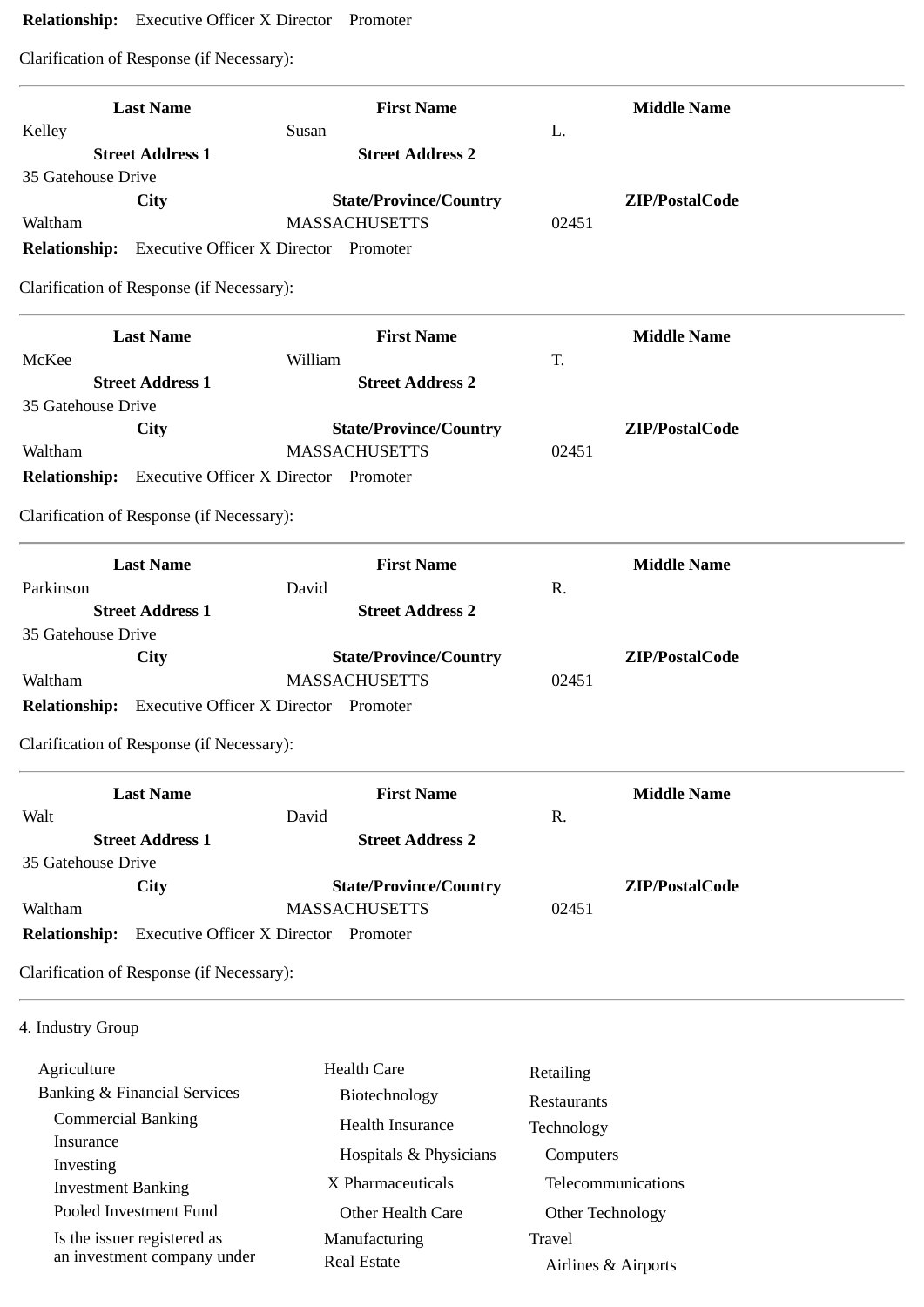| the Investment Company        |                                    | Commercial                 | Lodging & Conventions     |
|-------------------------------|------------------------------------|----------------------------|---------------------------|
| Act of 1940?                  |                                    | Construction               | Tourism & Travel Services |
| Yes                           | No                                 | <b>REITS &amp; Finance</b> | Other Travel              |
| <b>Business Services</b>      | Other Banking & Financial Services | Residential                | Other                     |
| Energy                        |                                    | <b>Other Real Estate</b>   |                           |
| Coal Mining                   |                                    |                            |                           |
| Electric Utilities            |                                    |                            |                           |
| <b>Energy Conservation</b>    |                                    |                            |                           |
| <b>Environmental Services</b> |                                    |                            |                           |
| Oil & Gas                     |                                    |                            |                           |
| <b>Other Energy</b>           |                                    |                            |                           |

#### 5. Issuer Size

| <b>Revenue Range</b>             | OR | <b>Aggregate Net Asset Value Range</b> |
|----------------------------------|----|----------------------------------------|
| No Revenues                      |    | No Aggregate Net Asset Value           |
| $$1 - $1,000,000$                |    | $$1 - $5,000,000$                      |
| $$1,000,001 - $5,000,000$        |    | \$5,000,001 - \$25,000,000             |
| $$5,000,001 -$<br>\$25,000,000   |    | $$25,000,001 - $50,000,000$            |
| $$25,000,001 -$<br>\$100,000,000 |    | \$50,000,001 - \$100,000,000           |
| Over \$100,000,000               |    | Over \$100,000,000                     |
| X Decline to Disclose            |    | Decline to Disclose                    |
| Not Applicable                   |    | Not Applicable                         |
|                                  |    |                                        |

## 6. Federal Exemption(s) and Exclusion(s) Claimed (select all that apply)

|                                                   | Investment Company Act Section 3(c) |                    |  |
|---------------------------------------------------|-------------------------------------|--------------------|--|
| Rule $504(b)(1)$ (not (i), (ii) or (iii))         | Section $3(c)(1)$                   | Section $3(c)(9)$  |  |
| Rule 504 (b) $(1)(i)$                             | Section $3(c)(2)$                   | Section $3(c)(10)$ |  |
| Rule 504 (b) $(1)(ii)$<br>Rule 504 (b) $(1)(iii)$ | Section $3(c)(3)$                   | Section $3(c)(11)$ |  |
| Rule 505                                          | Section $3(c)(4)$                   | Section $3(c)(12)$ |  |
| X Rule 506(b)                                     | Section $3(c)(5)$                   | Section $3(c)(13)$ |  |
| Rule $506(c)$                                     | Section $3(c)(6)$                   | Section $3(c)(14)$ |  |
| Securities Act Section 4(a)(5)                    | Section $3(c)(7)$                   |                    |  |

#### 7. Type of Filing

- X New Notice Date of First Sale 2016-10-04 First Sale Yet to Occur Amendment
- 8. Duration of Offering

Does the Issuer intend this offering to last more than one year? Yes X No

9. Type(s) of Securities Offered (select all that apply)

X Option, Warrant or Other Right to Acquire Another Security Mineral Property Securities Security to be Acquired Upon Exercise of Option, Warrant or Security to be Acquired Opon Exercise of Option, warrant or Other (describe)<br>Other Right to Acquire Security

 Equity Pooled Investment Fund Interests Debt Tenant-in-Common Securities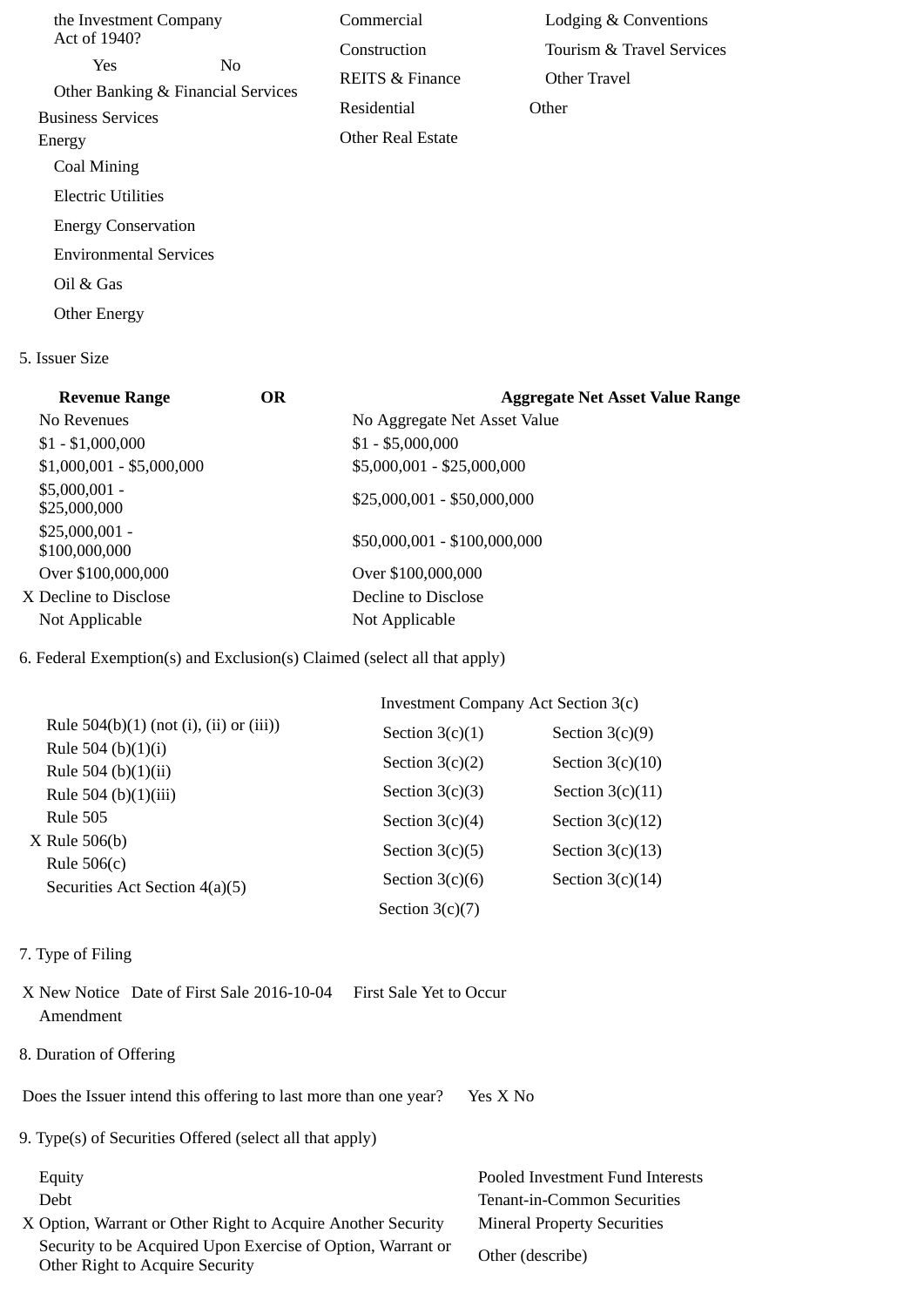#### 10. Business Combination Transaction

Is this offering being made in connection with a business combination transaction, such as is this oriening being made in connection with a business combination transaction, such as  $Y$ es X No a merger, acquisition or exchange offer?

Clarification of Response (if Necessary):

11. Minimum Investment

Minimum investment accepted from any outside investor \$0 USD

12. Sales Compensation

Recipient Recipient CRD Number X None

(Associated) Broker or Dealer X None (Associated) Broker or Dealer CRD Number X None

**Street Address 1 Street Address 2**

City State/Province/Country ZIP/Postal Code

1

State(s) of Solicitation (select all that apply) State(s) of Soficitation (select all that apply) All States Foreign/non-US<br>Check "All States" or check individual States

13. Offering and Sales Amounts

Total Offering Amount \$1 USD or Indefinite Total Amount Sold \$1 USD Total Remaining to be Sold \$0 USD or Indefinite

Clarification of Response (if Necessary):

14. Investors

Select if securities in the offering have been or may be sold to persons who do not qualify as accredited investors, and enter the number of such non-accredited investors who already have invested in the offering. Regardless of whether securities in the offering have been or may be sold to persons who do not qualify as accredited investors, enter the total number of investors who already have invested in the offering:

15. Sales Commissions & Finder's Fees Expenses

Provide separately the amounts of sales commissions and finders fees expenses, if any. If the amount of an expenditure is not known, provide an estimate and check the box next to the amount.

| <b>Sales Commissions</b> | \$0 USD Estimate |
|--------------------------|------------------|
| Finders' Fees            | \$0 USD Estimate |

Clarification of Response (if Necessary):

16. Use of Proceeds

Provide the amount of the gross proceeds of the offering that has been or is proposed to be used for payments to any of the persons required to be named as executive officers, directors or promoters in response to Item 3 above. If the amount is unknown, provide an estimate and check the box next to the amount.

\$0 USD Estimate

Clarification of Response (if Necessary):

Signature and Submission

Please verify the information you have entered and review the Terms of Submission below before signing and clicking SUBMIT below to file this notice.

Terms of Submission

In submitting this notice, each issuer named above is: